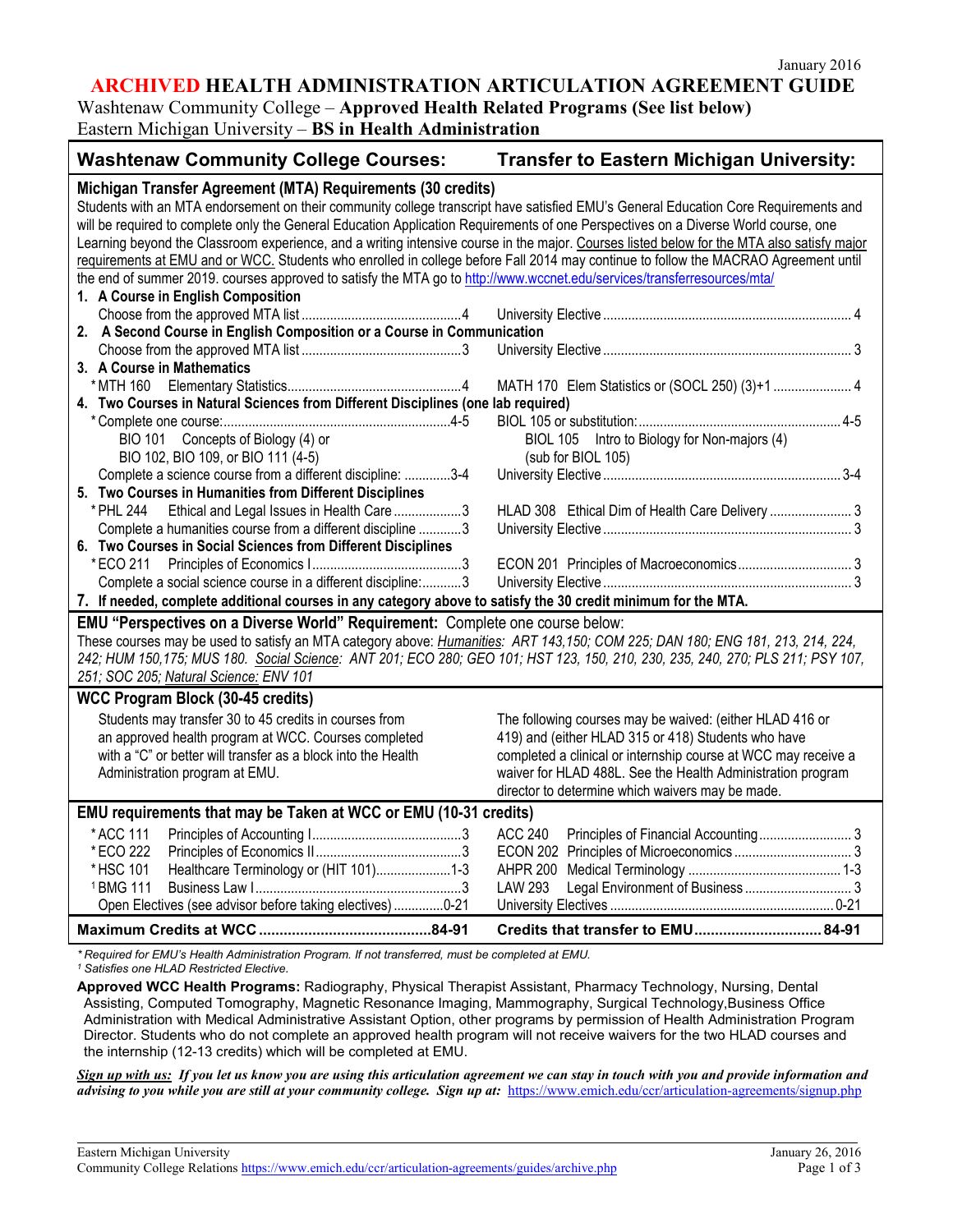# **ARCHIVED HEALTH ADMINISTRATION ARTICULATION AGREEMENT GUIDE**

Washtenaw Community College – **Approved Health Related Programs (See list below)** Eastern Michigan University – **BS in Health Administration**

| <b>Completion of the Health Administration</b>                                                                                                                                                                                                                                                                                                                                                                                                                                                                                                                                                                                                                                                                                                                              |                                                                                                                                                                                                                  |
|-----------------------------------------------------------------------------------------------------------------------------------------------------------------------------------------------------------------------------------------------------------------------------------------------------------------------------------------------------------------------------------------------------------------------------------------------------------------------------------------------------------------------------------------------------------------------------------------------------------------------------------------------------------------------------------------------------------------------------------------------------------------------------|------------------------------------------------------------------------------------------------------------------------------------------------------------------------------------------------------------------|
| <b>Program at EMU</b>                                                                                                                                                                                                                                                                                                                                                                                                                                                                                                                                                                                                                                                                                                                                                       | Sample Ser                                                                                                                                                                                                       |
| <b>Program Admission Requirements:</b>                                                                                                                                                                                                                                                                                                                                                                                                                                                                                                                                                                                                                                                                                                                                      | <b>Fall Start</b>                                                                                                                                                                                                |
| 1. Completed a minimum of 45 hours of undergraduate<br>coursework at an accredited institution of higher learning with a<br>minimum cumulative grade point average of 2.5.                                                                                                                                                                                                                                                                                                                                                                                                                                                                                                                                                                                                  | Fall<br>HLAD 305<br>HLAD 307w                                                                                                                                                                                    |
| Completed the MTA or MACRAO agreement (or ENGL 121 and<br>2.<br>CTAC 124 with a minimum grade of "C-" at EMU or minimum<br>grade of "C" at the community college).                                                                                                                                                                                                                                                                                                                                                                                                                                                                                                                                                                                                          | <b>Restricted HL</b><br>Winter<br>HLAD 310                                                                                                                                                                       |
| Students who do not have the minimum GPA to be admitted<br>3.<br>into the major may petition the program director in writing to<br>request probationary admission to the major. Applications will<br>be considered on a case-by-case basis.                                                                                                                                                                                                                                                                                                                                                                                                                                                                                                                                 | HLAD 312<br><b>HLAD 315</b><br><b>ECON 436</b><br><b>Summer</b>                                                                                                                                                  |
| $(33-40 \text{ credits})$<br><b>Major Requirements</b>                                                                                                                                                                                                                                                                                                                                                                                                                                                                                                                                                                                                                                                                                                                      | HLAD 311                                                                                                                                                                                                         |
| <b>Health Administration Requirements (27 credits)</b><br><sup>1</sup> HLAD 305<br>Comm Effectiveness in Health Admin3<br>HLAD 307W<br><b>HLAD 310</b><br>Administration of Health Care Orgs 3<br>HLAD 311<br>Management of Health services3<br>HLAD 312<br>Health Personnel Mgmt & Development3<br>HLAD 420<br>Health Insurance & Reimbursement3<br><b>HLAD 425</b><br>Decision Making for Health Administrators 3<br><b>ECON 436</b><br>Restricted HLAD Electives (one course from below)3<br>HLAD <sub>200</sub><br>Intro to Epidemiology (3)<br><b>HLAD 250</b><br>Intro to Public Health (3)<br>HLAD 313<br>Health Care Quality (3)<br>HLAD 401<br>Legal Issues in Health Care (3)<br>HLAD 402<br>Health Policy (3)<br>HLAD 476<br>Intro to Healthcare Informatics (3) | HLAD 420<br>Fall<br>HLAD 416 or<br>HLAD 419<br>HLAD 418<br>HLAD 425<br>Winter<br>HLAD 488L<br><b>Winter Start</b><br>Winter<br>HLAD 305<br>HLAD 307w<br><b>ECON 436</b><br><b>Restricted HL</b><br><b>Summer</b> |
| <b>Waiver Options (6-7 credits)</b><br>Students, who have completed an approved WCC program, may<br>have a course waived from each option below. See the program<br>coordinator to determine which of the following courses to complete<br>and to receive waivers for the other two.<br>Select one course to complete and one to waive: 3-4<br>HLAD 416 Health Planning (3)<br>HLAD 419 Legal & Regulatory Issues in HC (4)<br>HLAD 315 Data Analysis for the Health Sciences (3)<br>HLAD 418 Principles of Healthcare Finance (3)                                                                                                                                                                                                                                          | HLAD 310<br>HLAD 311<br>Fall<br>HLAD 416 or<br>HLAD 419<br>HLAD 418<br>HI AD 420<br>Winter<br><b>HLAD 315</b><br>HLAD 312<br>HLAD 425                                                                            |
| LBC Requirement (0-6 credits)<br>One Learning beyond the Classroom (LBC) course or noncredit<br>experience must be completed at EMU. HLAD 488L is an option to<br>satisfy this requirement. See the program coordinator for other<br>options.                                                                                                                                                                                                                                                                                                                                                                                                                                                                                                                               | <b>Summer</b><br>HLAD 488L<br>** If sufficient<br>be complet<br>hours requi                                                                                                                                      |
|                                                                                                                                                                                                                                                                                                                                                                                                                                                                                                                                                                                                                                                                                                                                                                             |                                                                                                                                                                                                                  |

# **Sample Sequences for completing the program**:

| Fall                | (9 credits)                                         |
|---------------------|-----------------------------------------------------|
|                     |                                                     |
|                     |                                                     |
|                     |                                                     |
| Winter              | $(9-12 \text{ credits})$                            |
| HLAD 310            |                                                     |
| HLAD 312            |                                                     |
| HLAD 315            |                                                     |
| <b>ECON 436</b>     |                                                     |
| Summer              | (6 credits)                                         |
| HLAD 311            |                                                     |
| HLAD 420            | F, S (pre-requisites: HLAD 307 & 310) 3             |
| Fall                | $(6-10 \text{ credits})$                            |
|                     | HLAD 416 or F, W (pre-requisites: HLAD 307 & 310)   |
| HLAD 419            | F, W (Pre-requisites: HLAD 307 & 310)  3-4          |
| HLAD 418            | F (pre-regs: HLAD 310 & ACC 240 (if not waived 0-3  |
| HLAD <sub>425</sub> | F, W (pre-regs: HLAD 307, 310 & 420)  3             |
| Winter              | (6 credits)                                         |
| HLAD 488L           | Internship (pre-requisite: HLAD 310 & permission) 6 |

| Winter          | (12 credits)                                                                                                                                                                                                                  |  |
|-----------------|-------------------------------------------------------------------------------------------------------------------------------------------------------------------------------------------------------------------------------|--|
|                 |                                                                                                                                                                                                                               |  |
|                 |                                                                                                                                                                                                                               |  |
| ECON 436        |                                                                                                                                                                                                                               |  |
|                 |                                                                                                                                                                                                                               |  |
| Summer          | (6 credits)                                                                                                                                                                                                                   |  |
| HLAD 310        |                                                                                                                                                                                                                               |  |
| HLAD 311        |                                                                                                                                                                                                                               |  |
| Fall            | $(6-10 \text{ credits})$                                                                                                                                                                                                      |  |
|                 | HLAD 416 or F, W (pre-requisites: HLAD 307 & 310)                                                                                                                                                                             |  |
| HLAD 419        | F, W (pre-requisites: HLAD 307 & 310)3-4                                                                                                                                                                                      |  |
| HLAD 418        | F (pre-regs: HLAD 310 & ACC 240) if not waived .0-3                                                                                                                                                                           |  |
| HLAD 420        | F, S (pre-requisites: HLAD 307 & 310) 3                                                                                                                                                                                       |  |
| Winter          | $(6-9 \text{ credits})$                                                                                                                                                                                                       |  |
| <b>HLAD 315</b> |                                                                                                                                                                                                                               |  |
| <b>HLAD 312</b> |                                                                                                                                                                                                                               |  |
| HLAD 425        | F, W (pre-regs: HLAD 307, 310 & 420)  3                                                                                                                                                                                       |  |
| Summer          | $(0-6 \text{ credits})$                                                                                                                                                                                                       |  |
| HLAD 488L       | Internship (pre-regs: HLAD 310 & permission) 0-6                                                                                                                                                                              |  |
|                 | where the contract of the contract of the contract of the contract of the contract of the contract of the contract of the contract of the contract of the contract of the contract of the contract of the contract of the con |  |

*\*\*If sufficient credits are not transferred, additional credits must be completed at EMU to satisfy the minimum of 124 credit <i>hed* to graduate.

*<sup>1</sup> Students may register concurrently at WCC and EMU while completing the program in order to take HLAD courses in sequence and graduate in a timely manner. Students receiving financial aid should contact the Financial Aid Offices at WCC and EMU to ask about options for financial aid as a concurrently registered student.*